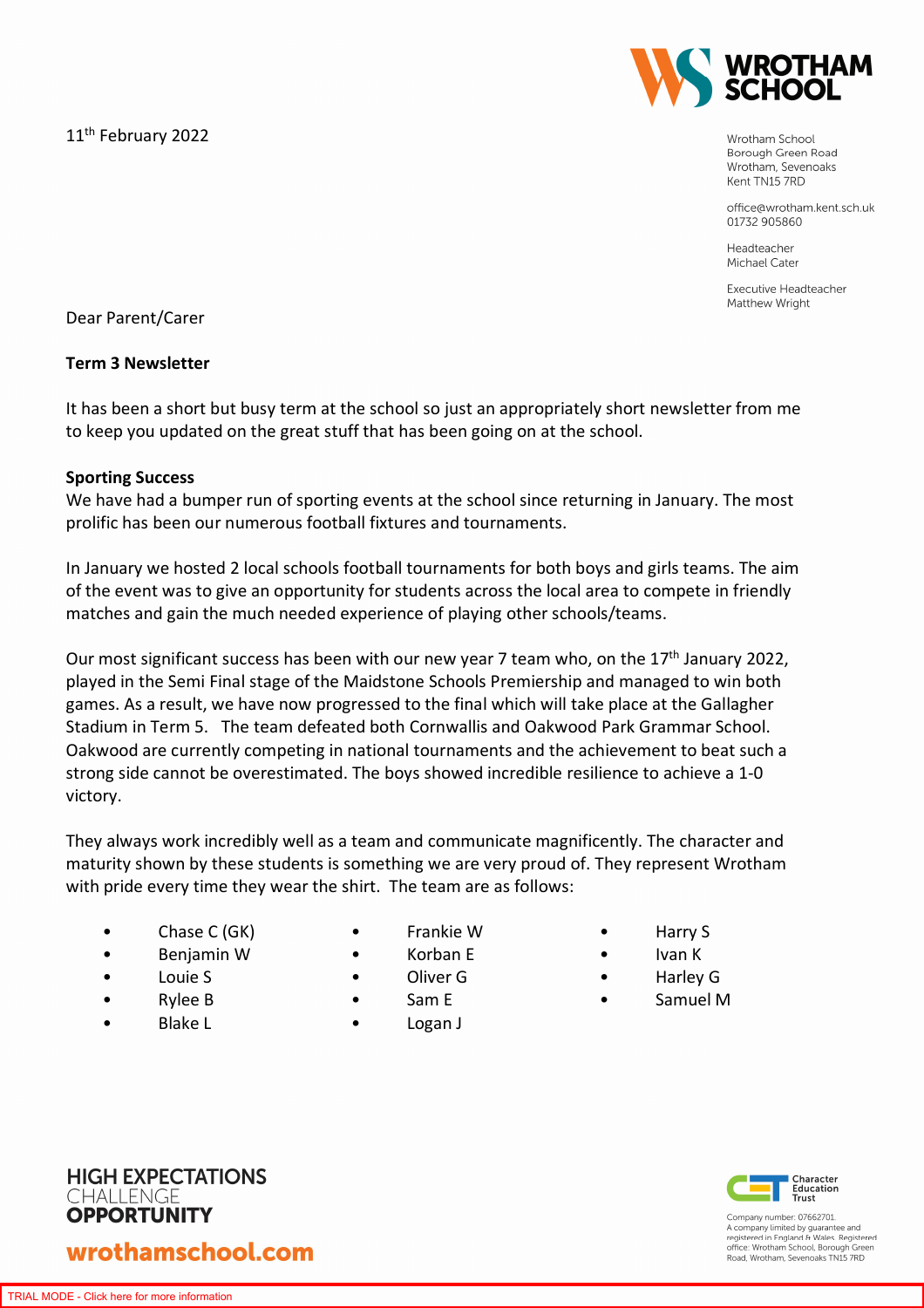## One of our parents wrote us the following message after the game:

*"I had the pleasure to watch last night's game and the Wrotham School team has some fantastic talent but I think the big differentiator was the teamwork, commitment and great communication between the boys. You really have them playing as a team, the support they give each other and constant encouragement demonstrated a great team spirit. My child is having so much fun at Wrotham and being part of this team and all your classes is a huge factor in that so thanks. I hope the winning run continues but regardless of the result it's great to see the boys having so much fun and supporting one another".* 

# **6th Form/Pro Soccer**



Congratulations to Bradley who has signed with League 2 Colchester United!

He is the 7th of our Pro-Soccer scholars who have become professional footballers whilst studying at Wrotham School Sixth Form. He has worked incredibly hard whilst balancing his training and fixture commitments with the demands of his studies and preparing for his exams this summer. Well done to Bradley and our PSA coaching team.

If you are in Year 11 and looking for a football academy place where you can study a huge range of A level courses, while getting professional quality coaching, just check out our dedicated 6th Form website for more information.

https://wrothamschoolsixthform.wordpress.com/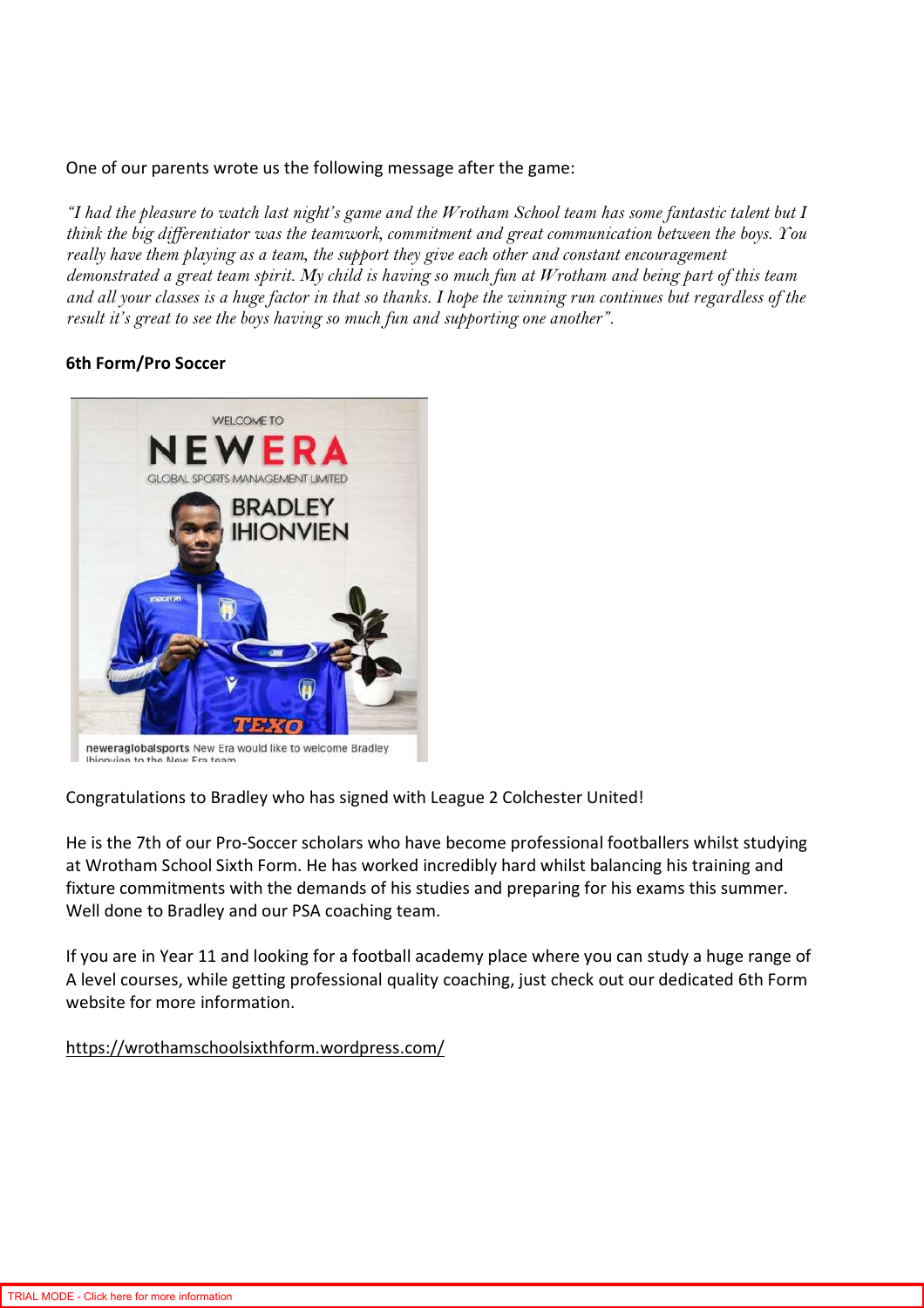### **Recharge**

On Wednesday 9th February 2022 we had a visit from the Recharge team. A team of professionals who work in schools to develop, confidence, resilience, teamwork with a focus on Physical and Mental Health. Over 120 KS3 students took part in the event and thoroughly enjoyed the opportunity. This work is always important but is particularly vital following the disruption to young people's lives over the last 2 years. Below are some quotes from the participants;

*'Miss, I didn't realise I could feel calm by just lying on the floor for five minutes and letting my breathing slow down. That felt really good.' Year 8.* 

*'I think I need to believe in myself more. In the exercise session, I realised I could do a bit more than I thought I could.' Year 8.* 

*'The most helpful thing today was learning to stop and think before I get into an argument with my brothers or my parents. From now on, I'll go for a run to calm down.' Year 7.* 

*'I had a fantastic day, I love it – when are they coming back' Year 8.* 

Recharge will be returning to roll out more workshops with even more students over the course of the year.

### **Character Award**

We are proud to announce that we have successfully been awarded the Character Kite mark by the Association of Character in Education (ACE) this was confirmed following a rigorous day of lesson observations, student voice and interviews from an inspection team. The team were so impressed with what they saw, what our students told them and the hard work by staff into developing character education at Wrotham School. We passed with flying colours.



School of CHARACTER

#### **Curriculum**

I am sure many of you have experienced the painfully brief and vague conversations with your child when asking "what have you been doing at school today?" We have been working hard to find a way that we can help you with the full answer to that important question.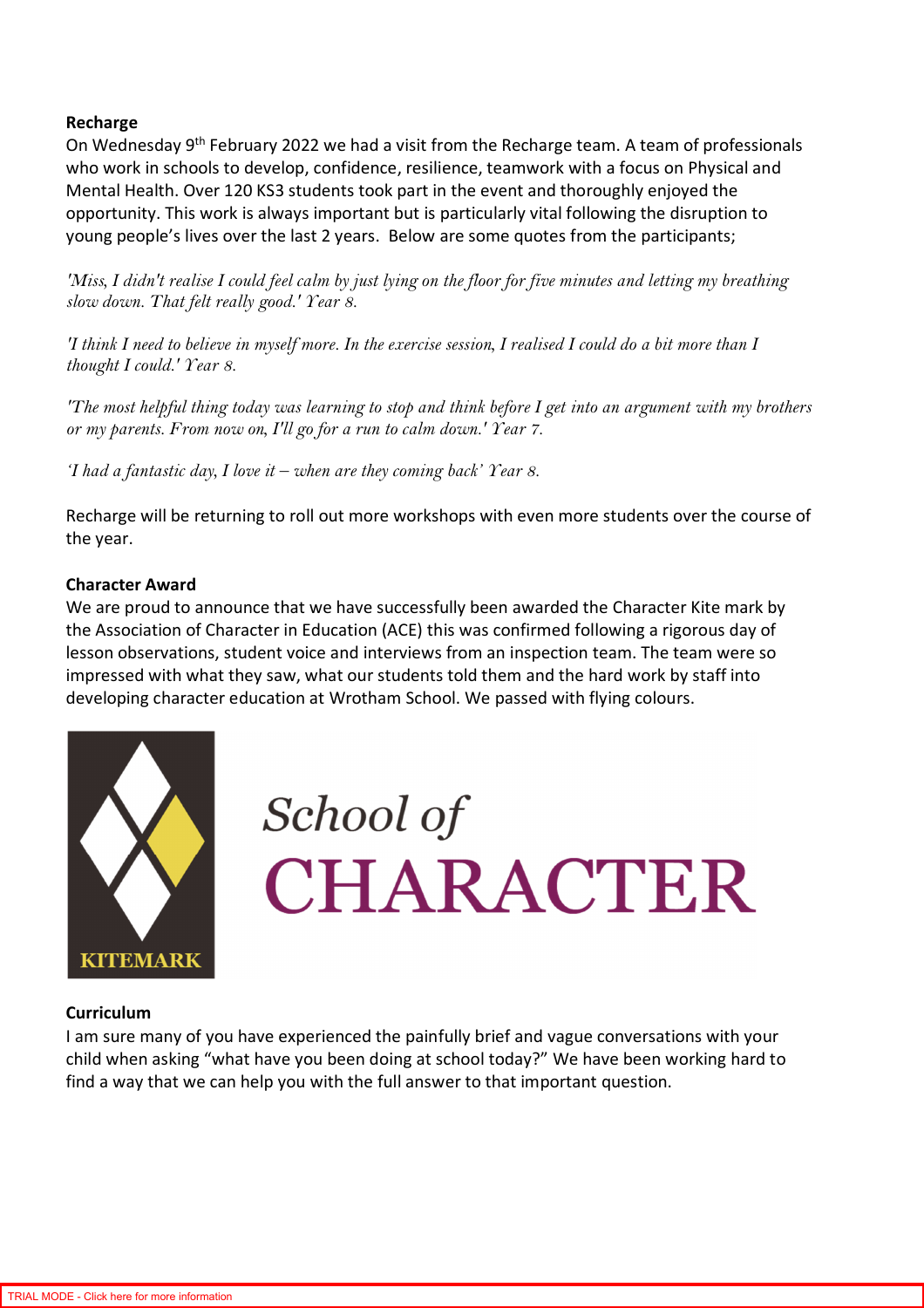We have now published our full curriculum for every subject, including character/progress time, in an easy to read but detailed document. This is aimed at allowing anyone who is interested to see exactly what students are learning and when throughout their 5-7 years at the school.

We hope this is informative and interesting and will give you the tools you need to discuss your child's learning and have a more informed understanding of the curriculum when supporting your child.

All subjects full curriculum can be found here: https://www.wrothamschool.com/our-curriculum/

Just click on each subject for a full map and description.

# **GCSE and A Level Exams and Preparation**

As always, our primary focus in term 4 will be the work with our Year 11 and 13 exam classes in ensuring that they have the very best chances of success in their exams this summer. It has been a highly unsettled 2 years for these students and we continue to do everything we can to support them.

Since the start of the year after school/extended day sessions have been in place, half term revision sessions have already started and will now continue throughout the holiday period up until the exams in June.

If you have a child in these year groups and you have received an invite to these sessions please can you encourage them to join in and attend, these are vital to achieving the very best grades and opportunities in the future.

Initial results from the students PPE exams show they are already making very good progress and are set to achieve well this summer.

### **Attendance**

Attendance to school remains the most important factor in ensuring pupils make progress, are safe and develop socially.

Since the pandemic we have seen huge disruption to attendance to school, none of us could do much about this and it is unfortunate. Much of this absence was and is due to Covid isolation measures and a surge in seasonal illness. However, we have also seen an increase in students being taken out of school for other reasons. These include family holidays, anxiety/mental health related issues or for other non-educational purposes.

I must make clear that we cannot and will not approve absence from school without genuine or appropriate reason to do so. We can confidently state that school is the safest and most productive place for young people to be as we emerge from the current situation.